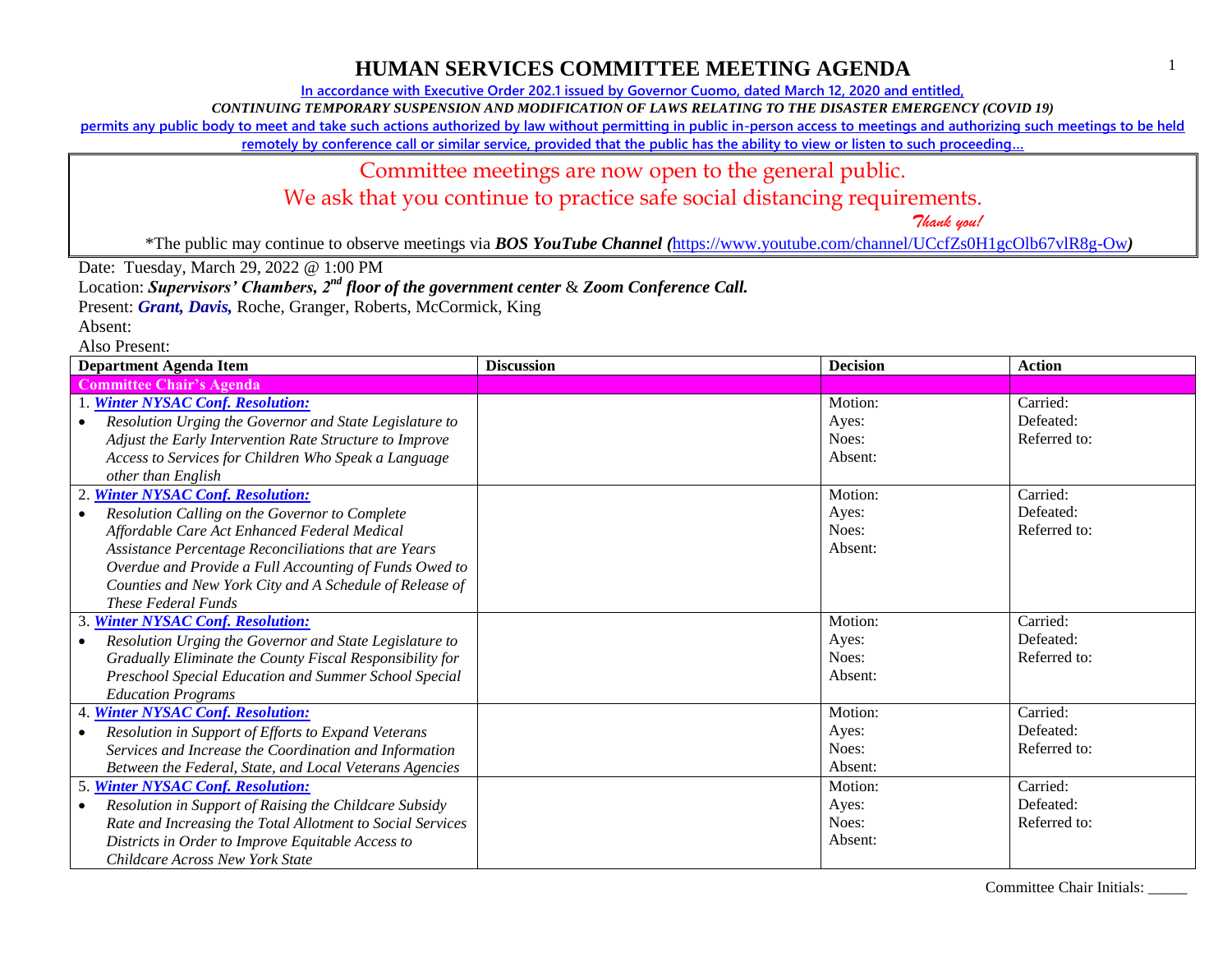**In accordance with Executive Order 202.1 issued by Governor Cuomo, dated March 12, 2020 and entitled,**

*CONTINUING TEMPORARY SUSPENSION AND MODIFICATION OF LAWS RELATING TO THE DISASTER EMERGENCY (COVID 19)*

**permits any public body to meet and take such actions authorized by law without permitting in public in-person access to meetings and authorizing such meetings to be held** 

**remotely by conference call or similar service, provided that the public has the ability to view or listen to such proceeding…**

### Committee meetings are now open to the general public.

We ask that you continue to practice safe social distancing requirements.

 *Thank you!*

\*The public may continue to observe meetings via *BOS YouTube Channel (*<https://www.youtube.com/channel/UCcfZs0H1gcOlb67vlR8g-Ow>*)*

Date: Tuesday, March 29, 2022 @ 1:00 PM

Location: *Supervisors' Chambers, 2nd floor of the government center* & *Zoom Conference Call.*

Present: *Grant, Davis*, Roche, Granger, Roberts, McCormick, King

Absent:

| <b>Department Agenda Item</b>                             | <b>Discussion</b>                    | <b>Decision</b> | <b>Action</b> |
|-----------------------------------------------------------|--------------------------------------|-----------------|---------------|
| 6. Winter NYSAC Conf. Resolution:                         |                                      | Motion:         | Carried:      |
| Resolution Urging the Governor and New York State         |                                      | Ayes:           | Defeated:     |
| Legislature to Restore Critical State Funding Support for |                                      | Noes:           | Referred to:  |
| Child Welfare Services, Safety Net Programs and to Fully  |                                      | Absent:         |               |
| Fund the Recent Foster Care Rate Settlement with State    |                                      |                 |               |
| <b>Resources</b>                                          |                                      |                 |               |
| <b>Winter NYSAC Conf. Resolution:</b>                     |                                      | Motion:         | Carried:      |
| Resolution Urging the Governor and State Legislature to   |                                      | Ayes:           | Defeated:     |
| Focus on Rent Allowance and Standard of Need, Including   |                                      | Noes:           | Referred to:  |
| the Restoration of 50/50 Cost Sharing for Safety Net      |                                      | Absent:         |               |
| Programs and Clarifying its Homelessness Prevention       |                                      |                 |               |
| Goals by Making Permanent Housing the Central Focus       |                                      |                 |               |
| 1:00 PM Veterans Services w/A. Solina                     |                                      |                 |               |
| <b>Dwyer Report</b>                                       | <b>April 2022 Calendar of Events</b> | Motion:         | Carried:      |
| <b>Please see attached</b>                                |                                      | Ayes:           | Defeated:     |
|                                                           |                                      | Noes:           | Referred to:  |
|                                                           |                                      | Absent:         |               |
|                                                           |                                      |                 |               |
| 2. Month of the Military Child                            |                                      | Motion:         | Carried:      |
| <b>Please see attached</b>                                |                                      | Ayes:           | Defeated:     |
|                                                           |                                      | Noes:           | Referred to:  |
|                                                           |                                      | Absent:         |               |
| 3. No Oil From Terrorists Act                             |                                      | Motion:         | Carried:      |
| H.R. Bill 6969                                            |                                      | Ayes:           | Defeated:     |
|                                                           |                                      | Noes:           | Referred to:  |
|                                                           |                                      | Absent:         |               |
|                                                           |                                      |                 |               |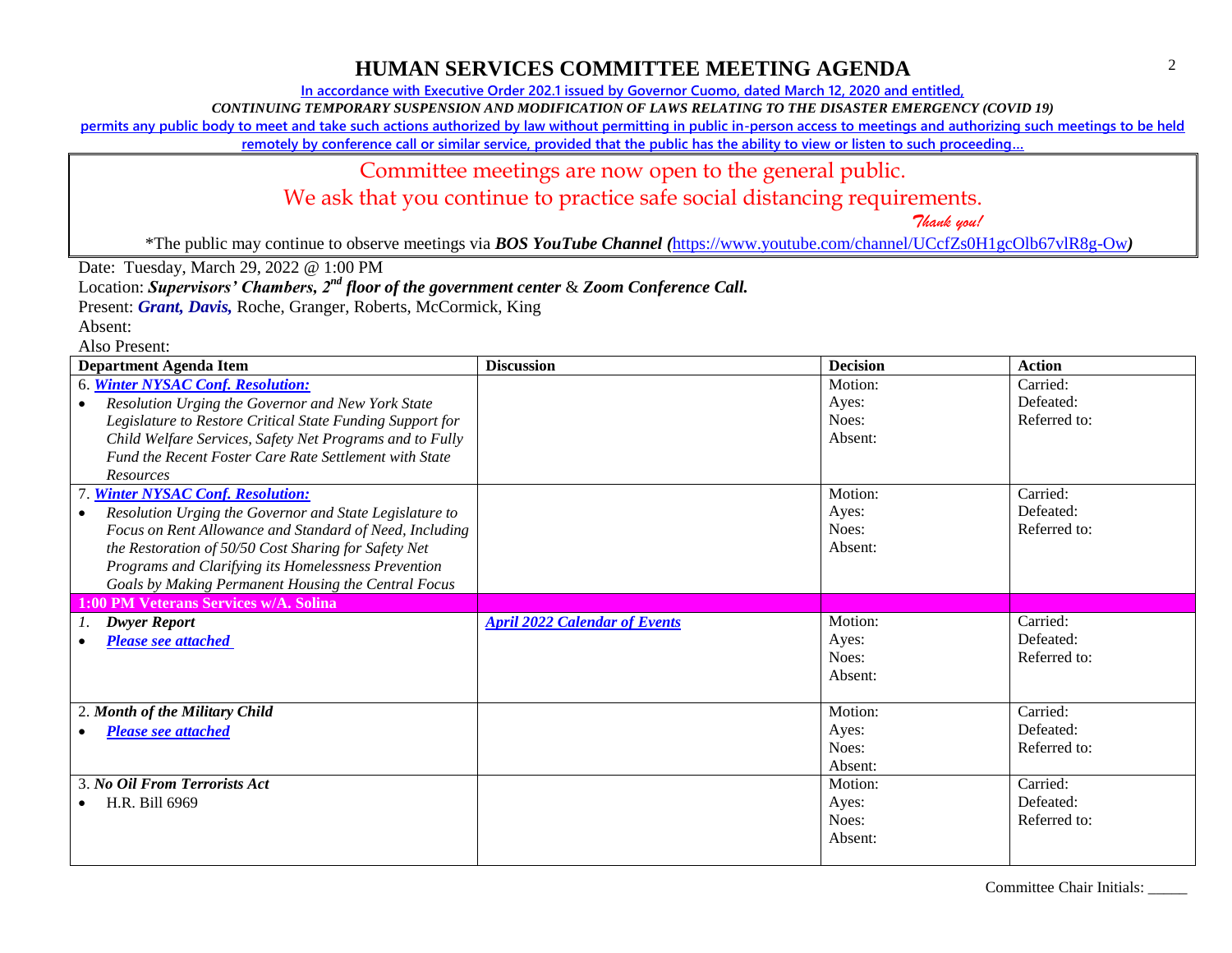**In accordance with Executive Order 202.1 issued by Governor Cuomo, dated March 12, 2020 and entitled,**

*CONTINUING TEMPORARY SUSPENSION AND MODIFICATION OF LAWS RELATING TO THE DISASTER EMERGENCY (COVID 19)*

**permits any public body to meet and take such actions authorized by law without permitting in public in-person access to meetings and authorizing such meetings to be held** 

**remotely by conference call or similar service, provided that the public has the ability to view or listen to such proceeding…**

#### Committee meetings are now open to the general public.

We ask that you continue to practice safe social distancing requirements.

 *Thank you!*

\*The public may continue to observe meetings via *BOS YouTube Channel (*<https://www.youtube.com/channel/UCcfZs0H1gcOlb67vlR8g-Ow>*)*

Date: Tuesday, March 29, 2022 @ 1:00 PM

Location: *Supervisors' Chambers, 2nd floor of the government center* & *Zoom Conference Call.*

Present: *Grant, Davis*, Roche, Granger, Roberts, McCormick, King

Absent:

| <b>Department Agenda Item</b>                                                                                   | <b>Discussion</b> | <b>Decision</b> | <b>Action</b> |
|-----------------------------------------------------------------------------------------------------------------|-------------------|-----------------|---------------|
| 1:15 PM Office for the Aging w/A. Aldinger                                                                      |                   |                 |               |
| 1. OFA Advisory Council Reports:                                                                                |                   | Motion:         | Carried:      |
| EISEP ~ $\text{SUSE}$ - Participants / $\text{SUSE}$<br>$\bullet$                                               |                   | Ayes:           | Defeated:     |
| $\circ$ PCA I ~ __                                                                                              |                   | Noes:           | Referred to:  |
| $\Omega$                                                                                                        |                   | Absent:         |               |
| <b>Personal Response buttons</b><br>$\Omega$                                                                    |                   |                 |               |
| <b>Respite</b> ~ ___ Participants / ___ Active<br>$\bullet$                                                     |                   |                 |               |
| Adult Day Care $\sim$ ____<br>$\circ$                                                                           |                   |                 |               |
| $\circ$                                                                                                         |                   |                 |               |
| $PCA II ~\sim$<br>$\circ$                                                                                       |                   |                 |               |
| $\circ$                                                                                                         |                   |                 |               |
| Life Line $\sim$ ___<br>$\Omega$                                                                                |                   |                 |               |
| <b>•</b> Private Pay $\sim$ 41                                                                                  |                   |                 |               |
| Alzheimer Caregiver services ~ ____ families served.<br>$\bullet$                                               |                   |                 |               |
| <b>HDM (Home Delivered Meals)</b> $\sim$ 290 eative participants with 251 meals being served today<br>$\bullet$ |                   |                 |               |
| <b>Congregate Meal Sites ~ Avg.</b> $15$ /day                                                                   |                   |                 |               |
| <b>Pine Lounge</b> $\sim$ _39 __/week<br>$\circ$                                                                |                   |                 |               |
| <b>Amend Salary Schedule G:</b><br>2.                                                                           |                   | Motion:         | Carried:      |
| To provide a 5 percent 2021 Lump Sum for the<br>$\bullet$                                                       |                   | Ayes:           | Defeated:     |
| Alzheimer's Caregiver Coordinator under OFFICE FOR                                                              |                   | Noes:           | Referred to:  |
| THE AGING in an amount not to exceed \$2,091.                                                                   |                   | Absent:         |               |
|                                                                                                                 |                   |                 |               |
| 3. OFA Annual Report -                                                                                          |                   | Motion:         | Carried:      |
|                                                                                                                 |                   | Ayes:           | Defeated:     |
|                                                                                                                 |                   | Noes:           | Referred to:  |
|                                                                                                                 |                   | Absent:         |               |
|                                                                                                                 |                   |                 |               |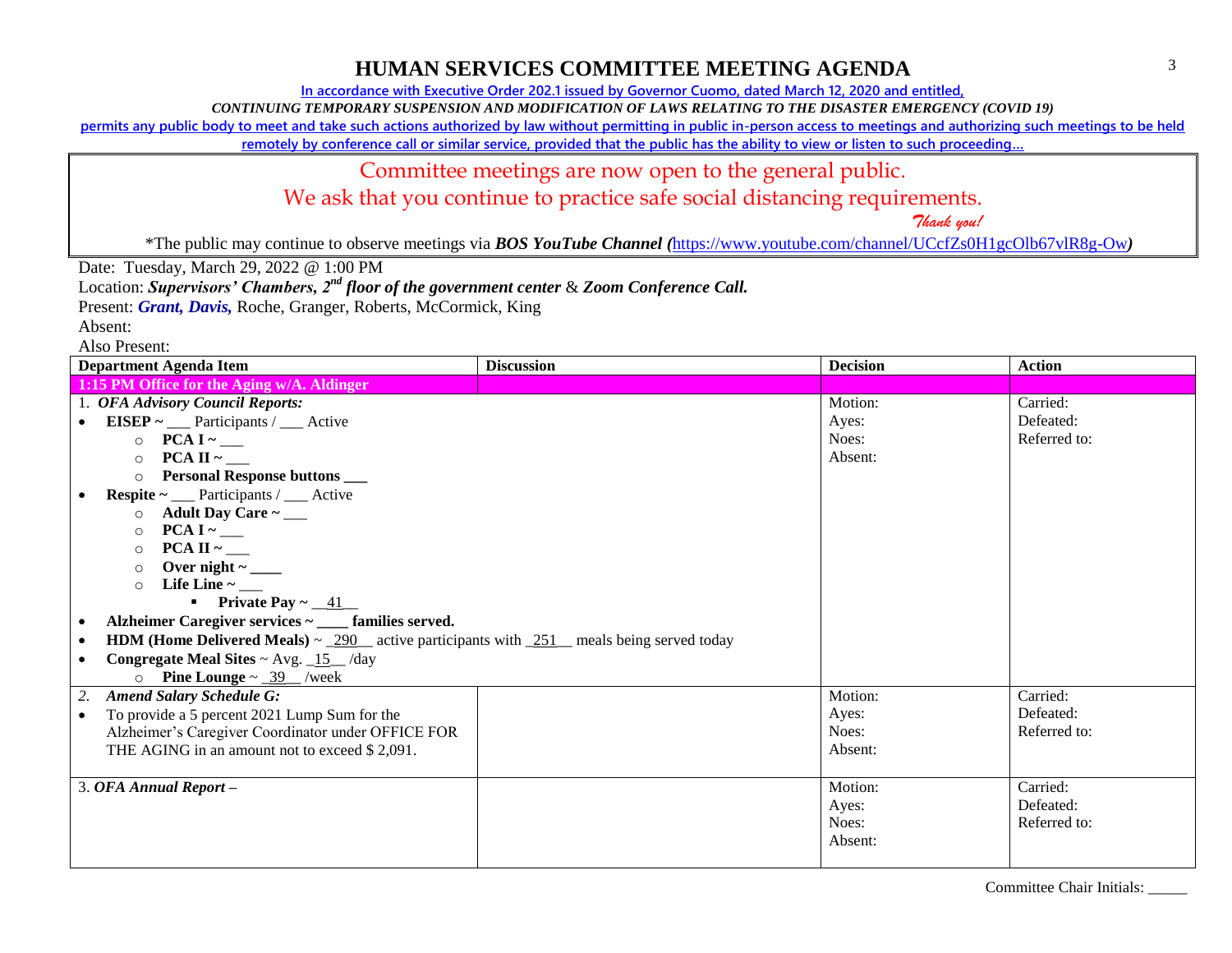**In accordance with Executive Order 202.1 issued by Governor Cuomo, dated March 12, 2020 and entitled,**

*CONTINUING TEMPORARY SUSPENSION AND MODIFICATION OF LAWS RELATING TO THE DISASTER EMERGENCY (COVID 19)*

**permits any public body to meet and take such actions authorized by law without permitting in public in-person access to meetings and authorizing such meetings to be held** 

**remotely by conference call or similar service, provided that the public has the ability to view or listen to such proceeding…**

#### Committee meetings are now open to the general public.

We ask that you continue to practice safe social distancing requirements.

 *Thank you!*

\*The public may continue to observe meetings via *BOS YouTube Channel (*<https://www.youtube.com/channel/UCcfZs0H1gcOlb67vlR8g-Ow>*)*

Date: Tuesday, March 29, 2022 @ 1:00 PM

Location: *Supervisors' Chambers, 2nd floor of the government center* & *Zoom Conference Call.*

Present: *Grant, Davis*, Roche, Granger, Roberts, McCormick, King

Absent:

| <b>Department Agenda Item</b>                                                                                                                                                                                                                                                                                                                 | <b>Discussion</b> | <b>Decision</b>                      | <b>Action</b>                         |
|-----------------------------------------------------------------------------------------------------------------------------------------------------------------------------------------------------------------------------------------------------------------------------------------------------------------------------------------------|-------------------|--------------------------------------|---------------------------------------|
| <b>Youth Bureau</b>                                                                                                                                                                                                                                                                                                                           |                   |                                      |                                       |
| 1. Program Updates:<br>Early Intervention (ages 0-3)<br>$Active:$ $\_\_$ / In Process: $\_\_$<br>$\circ$<br>Pre-School (ages 3-5)<br>$\bullet$<br>Active: ______ / Center based: _____<br>$\circ$<br>Wait list:<br>$\circ$<br>Therapies are being provided in the home.<br>٠                                                                  |                   | Motion:<br>Ayes:<br>Noes:<br>Absent: | Carried:<br>Defeated:<br>Referred to: |
| 2. Appropriation:<br>To: 01.7310.542435 Account Title<br>\$860.00<br>w/01.7310.06.438200 Legislative Grant<br>\$860.00<br>Reason: Funds will be used for a youth trip to Niagara Falls.<br>Expenditures to be reimbursed through a NYS Parks Connect<br>Kids to Parks Grant of \$860.00                                                       |                   | Motion:<br>Ayes:<br>Noes:<br>Absent: | Carried:<br>Defeated:<br>Referred to: |
| 3. Appropriation:<br>To: 01.7310.54.2435 Other Grants<br>\$2,487.03<br>w/01.7310.00.41.2890 Other Department income \$2,487.03<br>Reason: Funds to be used to integrate play areas into the<br>Warsaw Village Park as per the Balance of the Kaboom<br>Grant. Original amount of grant was $$9,000.00 -$<br>spent/claimed \$6,512.97 in 2021. |                   | Motion:<br>Ayes:<br>Noes:<br>Absent: | Carried:<br>Defeated:<br>Referred to: |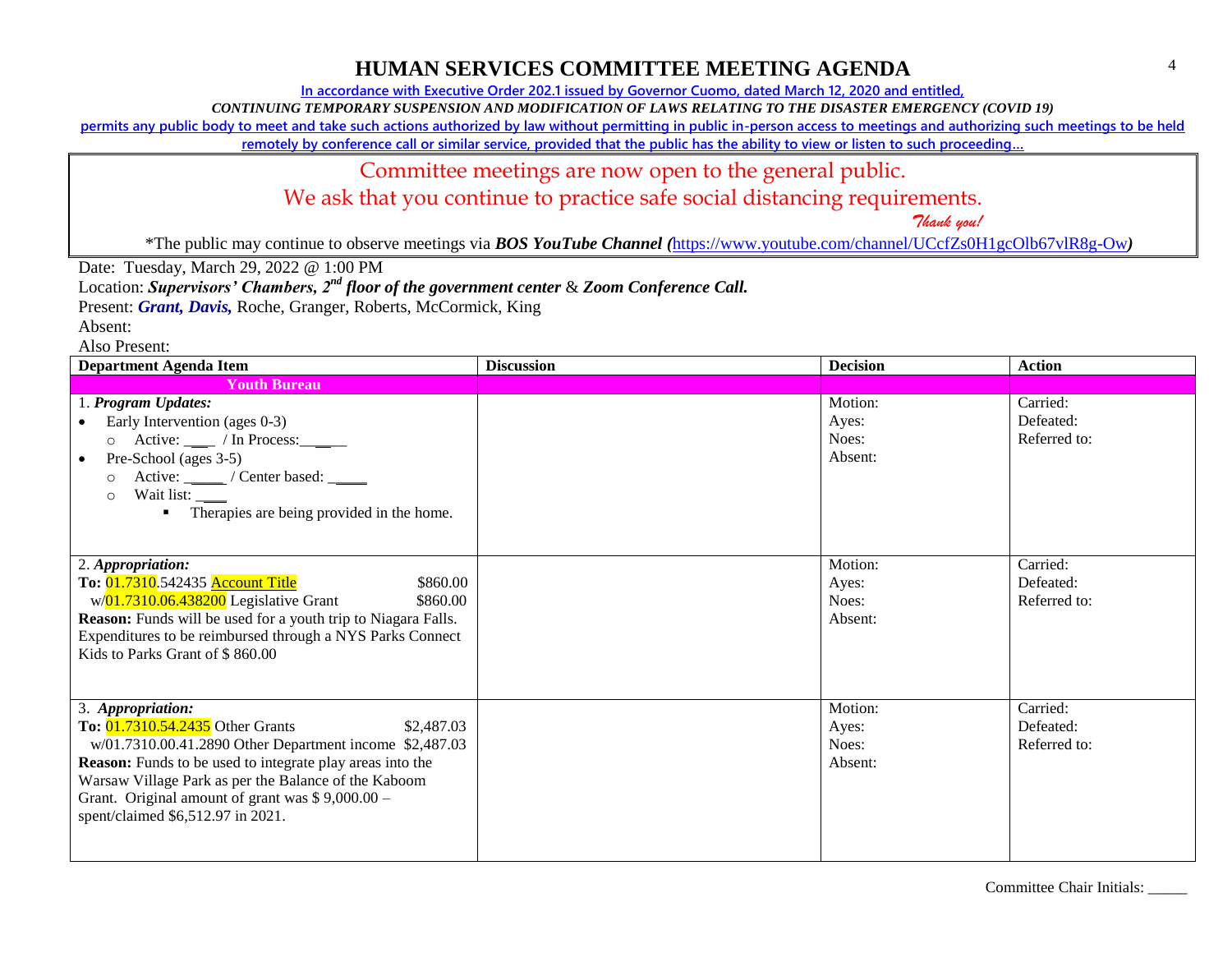**In accordance with Executive Order 202.1 issued by Governor Cuomo, dated March 12, 2020 and entitled,**

*CONTINUING TEMPORARY SUSPENSION AND MODIFICATION OF LAWS RELATING TO THE DISASTER EMERGENCY (COVID 19)*

**permits any public body to meet and take such actions authorized by law without permitting in public in-person access to meetings and authorizing such meetings to be held** 

**remotely by conference call or similar service, provided that the public has the ability to view or listen to such proceeding…**

### Committee meetings are now open to the general public.

We ask that you continue to practice safe social distancing requirements.

 *Thank you!*

\*The public may continue to observe meetings via *BOS YouTube Channel (*<https://www.youtube.com/channel/UCcfZs0H1gcOlb67vlR8g-Ow>*)*

Date: Tuesday, March 29, 2022 @ 1:00 PM

Location: *Supervisors' Chambers, 2nd floor of the government center* & *Zoom Conference Call.*

Present: *Grant, Davis*, Roche, Granger, Roberts, McCormick, King

Absent:

| <b>Department Agenda Item</b>                                 | <b>Discussion</b>           | <b>Decision</b> | <b>Action</b>             |
|---------------------------------------------------------------|-----------------------------|-----------------|---------------------------|
| 4. Professional Service Contract \$5,001 or greater:          | <b>Not entered in MUNIS</b> | Motion:         | Carried:                  |
| Authorize Chairman to sign a contract, pursuant to General    |                             | Ayes:           | Defeated:                 |
| Municipal Law §104(b), with Pitney Bowes Postage Meter        |                             | Noes:           | Referred to:              |
| Lease P.O. Box 371887 Pittsburgh, PA 15250 for the            |                             | Absent:         |                           |
| provision of leasing a Pitney Bowes postage meter machine     |                             |                 |                           |
| for 60 months $@138.30$ per month (includes maintenance) in   |                             |                 |                           |
| an amount not to exceed \$8,298.00; effective January 1, 2022 |                             |                 |                           |
| through December 31, 2026.                                    |                             |                 |                           |
|                                                               |                             |                 |                           |
| 5. Amend Resolution No. 22-011:                               | <b>What dates?</b>          | Motion:         | Carried:                  |
| Authorize Chairman to sign an Amended Contract with           |                             | Ayes:           | Defeated:                 |
| Brandi Duvall 8526 Oramel Hill Rd Caneadea, NY 14717 to       |                             | Noes:           | Referred to:              |
| reflect the following revisions:                              |                             | Absent:         |                           |
| To correctly reflect the dates specified in the contract      |                             |                 |                           |
|                                                               |                             |                 |                           |
| 6. Amend Resolution No. 21-0218:                              |                             | Motion:         | Carried:                  |
| Authorize Chairman to rescind contract with:                  |                             | Ayes:<br>Noes:  | Defeated:<br>Referred to: |
| <b>Related Service Providers:</b>                             |                             | Absent:         |                           |
| <b>Barb Bellamy</b>                                           |                             |                 |                           |
| Denise Cornell                                                |                             |                 |                           |
| Hear 2 Learn<br>$\bullet$                                     |                             |                 |                           |
| Maria Czechowski                                              |                             |                 |                           |
| Brandi Duvall                                                 |                             |                 |                           |
| <b>Special Education Provider:</b>                            |                             |                 |                           |
| Room to Bloom                                                 |                             |                 |                           |
| All else remains the same                                     |                             |                 |                           |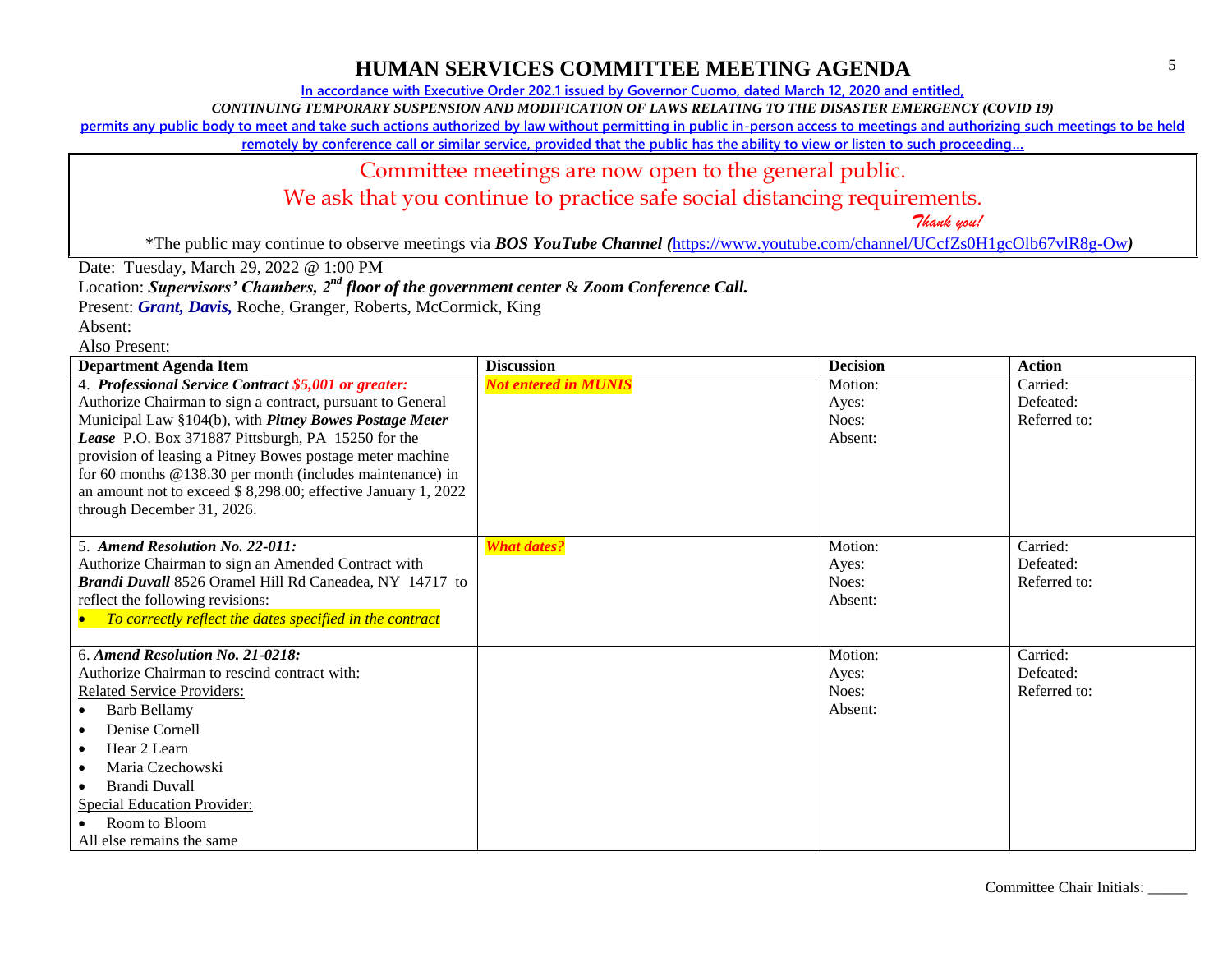**In accordance with Executive Order 202.1 issued by Governor Cuomo, dated March 12, 2020 and entitled,**

*CONTINUING TEMPORARY SUSPENSION AND MODIFICATION OF LAWS RELATING TO THE DISASTER EMERGENCY (COVID 19)*

**permits any public body to meet and take such actions authorized by law without permitting in public in-person access to meetings and authorizing such meetings to be held** 

**remotely by conference call or similar service, provided that the public has the ability to view or listen to such proceeding…**

#### Committee meetings are now open to the general public.

We ask that you continue to practice safe social distancing requirements.

 *Thank you!*

\*The public may continue to observe meetings via *BOS YouTube Channel (*<https://www.youtube.com/channel/UCcfZs0H1gcOlb67vlR8g-Ow>*)*

Date: Tuesday, March 29, 2022 @ 1:00 PM

Location: *Supervisors' Chambers, 2nd floor of the government center* & *Zoom Conference Call.*

Present: *Grant, Davis*, Roche, Granger, Roberts, McCormick, King

Absent:

| <b>Department Agenda Item</b>                                     | <b>Discussion</b> | <b>Decision</b>  | <b>Action</b>         |
|-------------------------------------------------------------------|-------------------|------------------|-----------------------|
| 7. Youth Bureau Annual Report                                     |                   | Motion:<br>Ayes: | Carried:<br>Defeated: |
|                                                                   |                   | Noes:            | Referred to:          |
|                                                                   |                   | Absent:          |                       |
| 1:30 PM Department of Social Services w/K. Barber                 |                   |                  |                       |
| 1. Position Fill:                                                 |                   | Motion:          | Carried:              |
| <b>Department of Social Services</b>                              |                   | Ayes:            | Defeated:             |
| Fill one (1) position of <b>Account Clerk</b> (1.0 FTE) (position |                   | Noes:            | Referred to:          |
| code 170.002) on CSEA agreement at an hourly rate of \$17.53      |                   | Absent:          |                       |
| - \$19.29/hr. to replace Veronica Forrester, who transferred.     |                   |                  |                       |
| Position Available: April 6, 2022.                                |                   |                  |                       |
|                                                                   |                   |                  |                       |
| 2. Position Fill:                                                 |                   | Motion:          | Carried:              |
| <b>Department of Social Services</b>                              |                   | Ayes:            | Defeated:             |
| Fill One (1) position of <b>Support Investigator</b> (1.0 FTE)    |                   | Noes:            | Referred to:          |
| (position 070.266) on CSEA agreement Grade 10 at an hourly        |                   | Absent:          |                       |
| rate of \$19.89 - \$22.50 per hour to replace Amy VanSplunder,    |                   |                  |                       |
| who resigned. Position Available: April 6, 2022.                  |                   |                  |                       |
| 3. Professional Service Contract (\$5,001 or greater):            |                   | Motion:          | Carried:              |
| Authorize Chairwoman to sign a contract, pursuant to General      |                   | Ayes:            | Defeated:             |
| Municipal Law $\S$ 104(b).                                        |                   | Noes:            | Referred to:          |
| Laboratory Corporation of America Holdings 1440 W.<br>$\bullet$   |                   | Absent:          |                       |
| Henrietta Road, Rochester, NY 14623 for the provision of          |                   |                  |                       |
| DNA Testing to prove paternity for Child Support                  |                   |                  |                       |
| purposes in an amount not to exceed \$18,000.00.                  |                   |                  |                       |
| Effective $7/1/21$ through $6/30/24$ .                            |                   |                  |                       |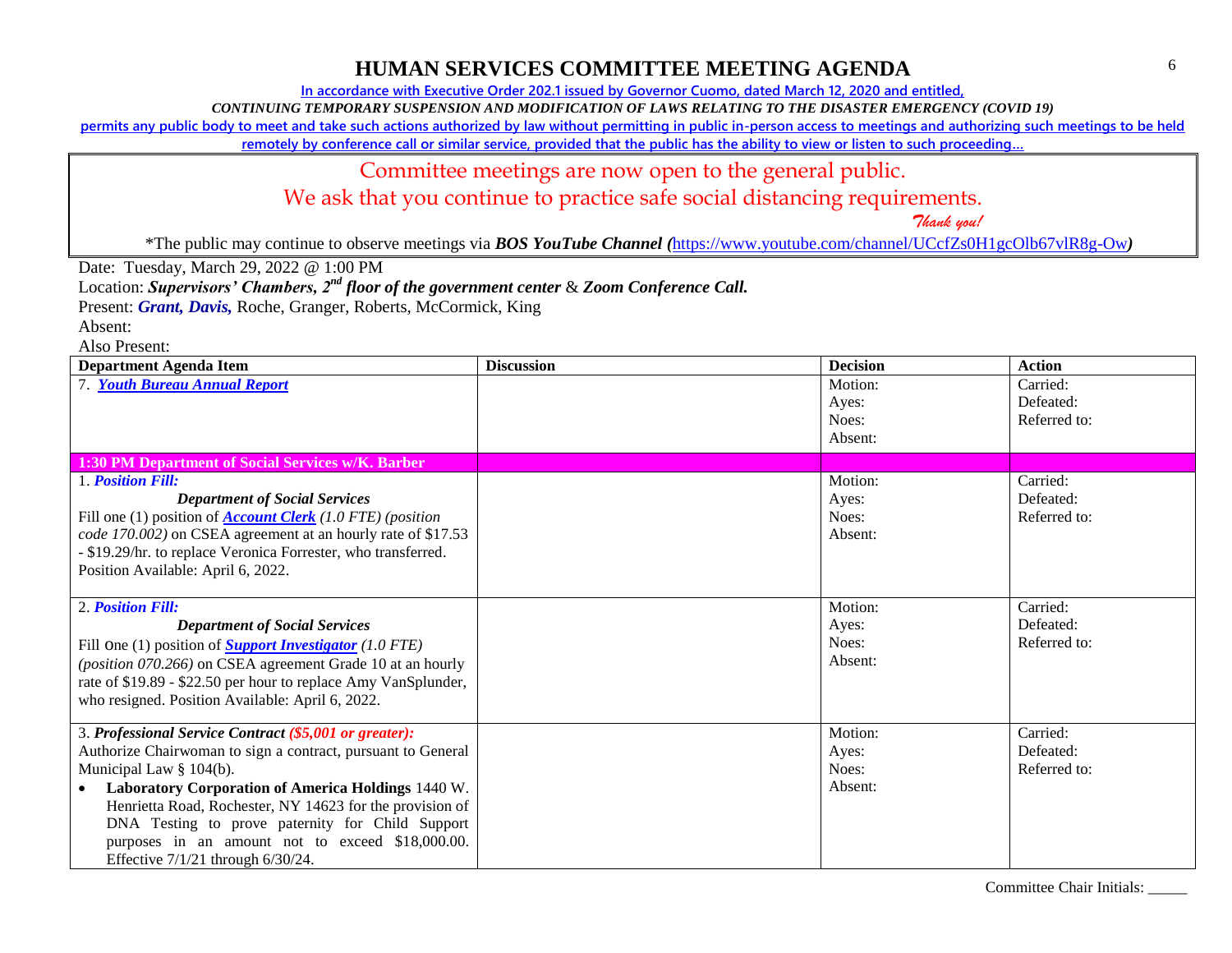**In accordance with Executive Order 202.1 issued by Governor Cuomo, dated March 12, 2020 and entitled,**

*CONTINUING TEMPORARY SUSPENSION AND MODIFICATION OF LAWS RELATING TO THE DISASTER EMERGENCY (COVID 19)*

**permits any public body to meet and take such actions authorized by law without permitting in public in-person access to meetings and authorizing such meetings to be held** 

**remotely by conference call or similar service, provided that the public has the ability to view or listen to such proceeding…**

#### Committee meetings are now open to the general public.

We ask that you continue to practice safe social distancing requirements.

 *Thank you!*

\*The public may continue to observe meetings via *BOS YouTube Channel (*<https://www.youtube.com/channel/UCcfZs0H1gcOlb67vlR8g-Ow>*)*

Date: Tuesday, March 29, 2022 @ 1:00 PM

Location: *Supervisors' Chambers, 2nd floor of the government center* & *Zoom Conference Call.*

Present: *Grant, Davis*, Roche, Granger, Roberts, McCormick, King

Absent:

| <b>Department Agenda Item</b>                                                                              | <b>Discussion</b> | <b>Decision</b> | <b>Action</b> |
|------------------------------------------------------------------------------------------------------------|-------------------|-----------------|---------------|
| 4. $FYI$ – Contract (\$3,000 and under):                                                                   |                   | Motion:         | Carried:      |
| Meeson Holdings, LLC, dba Rochester Cremation, 4044 W. Henrietta Road, Rochester, NY 14623 to              |                   | Ayes:           | Defeated:     |
| provide funeral payments for indigents. Effective 1/1/22 through 12/31/22. This is an original new service |                   | Noes:           | Referred to:  |
| contract with a variable amount depending on services provided; likely only one burial.                    |                   | Absent:         |               |
|                                                                                                            |                   |                 |               |
| 5. Appropriation:                                                                                          |                   | Motion:         | Carried:      |
| To: 01.6010.520401 Misc. Equipment<br>\$5,000.00                                                           |                   | Ayes:           | Defeated:     |
| w/01.6010.05.440890R Federal Aid Other<br>\$5,000.00                                                       |                   | Noes:           | Referred to:  |
| <b>Reason:</b> To purchase Shed to hold Rock Salt for winter use in                                        |                   | Absent:         |               |
| parking lot and walkways                                                                                   |                   |                 |               |
|                                                                                                            |                   |                 |               |
| 6. Disposition of Fixed Assets:                                                                            |                   | Motion:         | Carried:      |
| Declare surplus and dispose of:                                                                            |                   | Ayes:           | Defeated:     |
| 2011 Chevy Impala VIN #2G1WF5EK5B1212540,                                                                  |                   | Noes:           | Referred to:  |
| Property ID # 6010.10-33 (2529 AK5596). Original cost                                                      |                   | Absent:         |               |
| was \$16,971.56. Current mileage on the car is 96,283.                                                     |                   |                 |               |
| Car will be sent to Auction in March 2022.                                                                 |                   |                 |               |
|                                                                                                            |                   |                 |               |
| 7. Grant Application:                                                                                      |                   | Motion:         | Carried:      |
| Authorize Chairwoman to sign a grant application with the                                                  |                   | Ayes:           | Defeated:     |
| NYS Office of Temporary and Disability Assistance (NYS                                                     |                   | Noes:           | Referred to:  |
| OTDA), for the provision of obtaining funding from the NYS                                                 |                   | Absent:         |               |
| Rental Supplement Program (RSP) for providing rental                                                       |                   |                 |               |
| supplements to individuals and families who are experiencing                                               |                   |                 |               |
| homelessness or are facing an imminent loss of housing. In a                                               |                   |                 |               |
| minimum amount of $$100,000.00$ ; effective $4/1/22$ through                                               |                   |                 |               |
| 3/31/23 (dates not finite until approval, used anticipated dates)                                          |                   |                 |               |